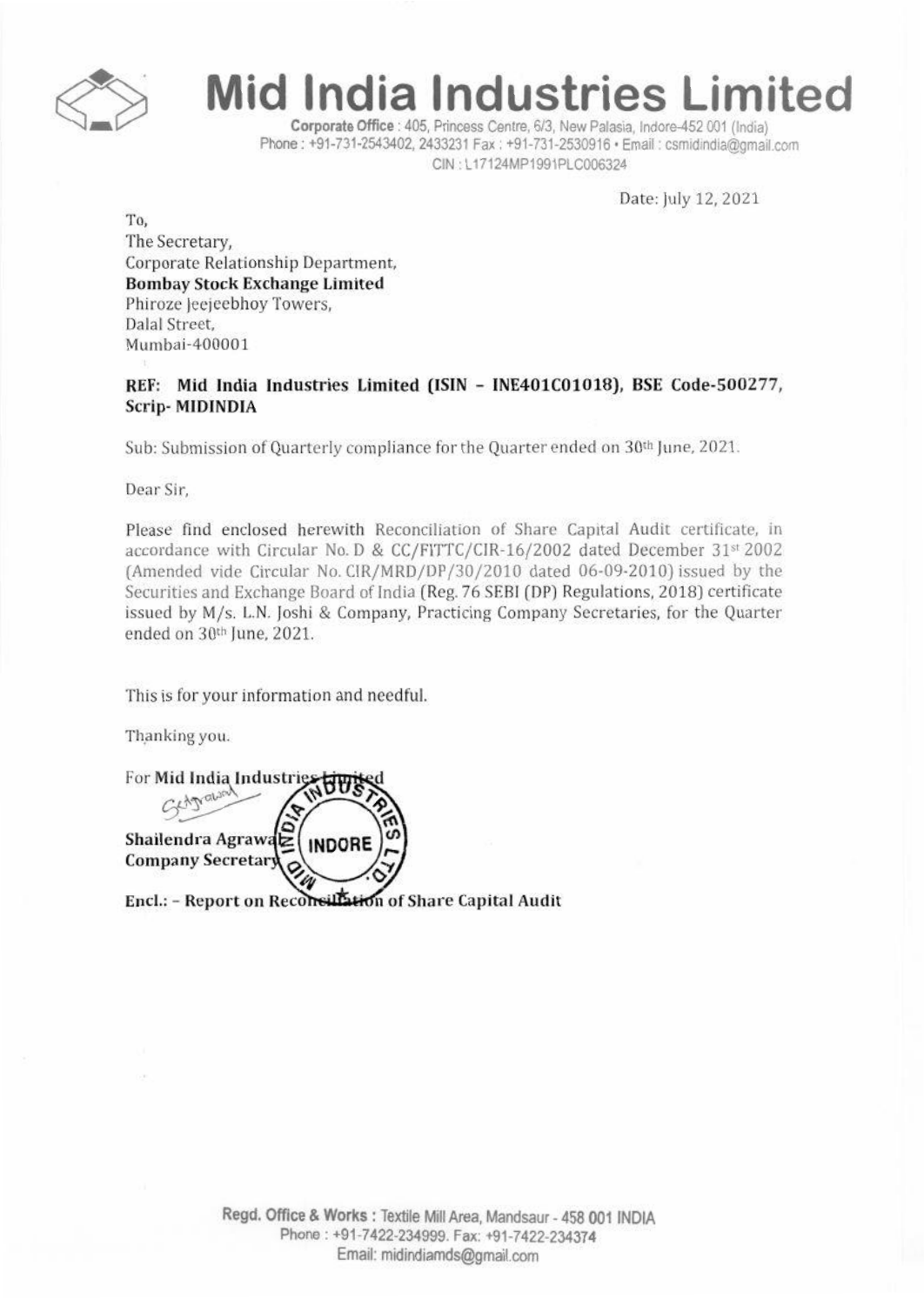

122, Krishna Business Centre, 11, P.U. 4, Next to Medanta Hospital. Rasoma Square, Indore - 452010 (M.P.) | Ph.: (0731) 4266708, 4959087 L N Joshi

M. Com., LL.B. (Honst), FCS <sup>I</sup> *lllSO/lIency Ptotessumoi*

> Cell +91 94250 60308 E-mail lnjoshics@gmail.com

To, The Board of Directors MID INDIA INDUSTRIES LIMITED Adm Office: 405, Princess Center, *6/3,* New Palasia, Indore (M.P.)-452001

## CERTIFICATE OF RECONCILIATION OF SHARE CAPITAL AUDIT

We have examined all relevant Books, Registers, Forms, Documents and papers maintained by MID INDIA INDUSTRIES LIMITED (hereinafter referred to as 'the Company') and Its Registrar & Share Transfer Agent ANKIT CONSULTANCY PRIVATE LIMITED having office at 60. Electronic Complex, Pardeshipura, Indore (M.P.) 452010 for the purpose of issuing Reconciliation of Share Capital Audit Certificate, in accordance with Circular No. D & *CC/FITTC/CIR-16/2002* dated December 31<sup>st</sup> 2002 (Amended vide Circular No. CIR/MRD/DP/30/2010 dated 06-09-2010) issued by the Securities and Exchange Board of India for the quarter ended  $30<sup>th</sup>$  June, 2021.

In our opinion and to the best of our knowledge and according to the information and explanations

|                | For Quarter Ended                                                     | 30th June, 2021                                                                                       |
|----------------|-----------------------------------------------------------------------|-------------------------------------------------------------------------------------------------------|
| $\overline{2}$ | <b>ISIN</b>                                                           | INE401C01018                                                                                          |
| 3              | <b>Script Code</b>                                                    | BSE:- 500277                                                                                          |
| $\overline{4}$ | Face Value                                                            | Rs. 10/- each                                                                                         |
| 5              | Name of the Company                                                   | <b>MID INDIA INDUSTRIES LIMITED</b>                                                                   |
| 6              | Registered Office, Telephone No.                                      | Station,<br>Textile Mill Area, Near<br>Railway<br>Mandsaur (M.P.)- 458001<br>Tel. No.: 07422-234999   |
| $\overline{7}$ | Correspondence Address, Telephone<br>No.                              | 405, Princess Center, 6/3, New<br>Palasia,<br>Indore (M.P.) 452001<br>Tel. No.: 0731-2433231, 2543402 |
| 8              | <b>Email Address</b>                                                  | csmidindia@gmail.com                                                                                  |
| 9              | Name of Stock Exchanges where the<br>Company's securities are listed: | <b>BSE Limited, Mumbai</b>                                                                            |



Cant. 2

MID INDIA INDUSTRIES LIMITED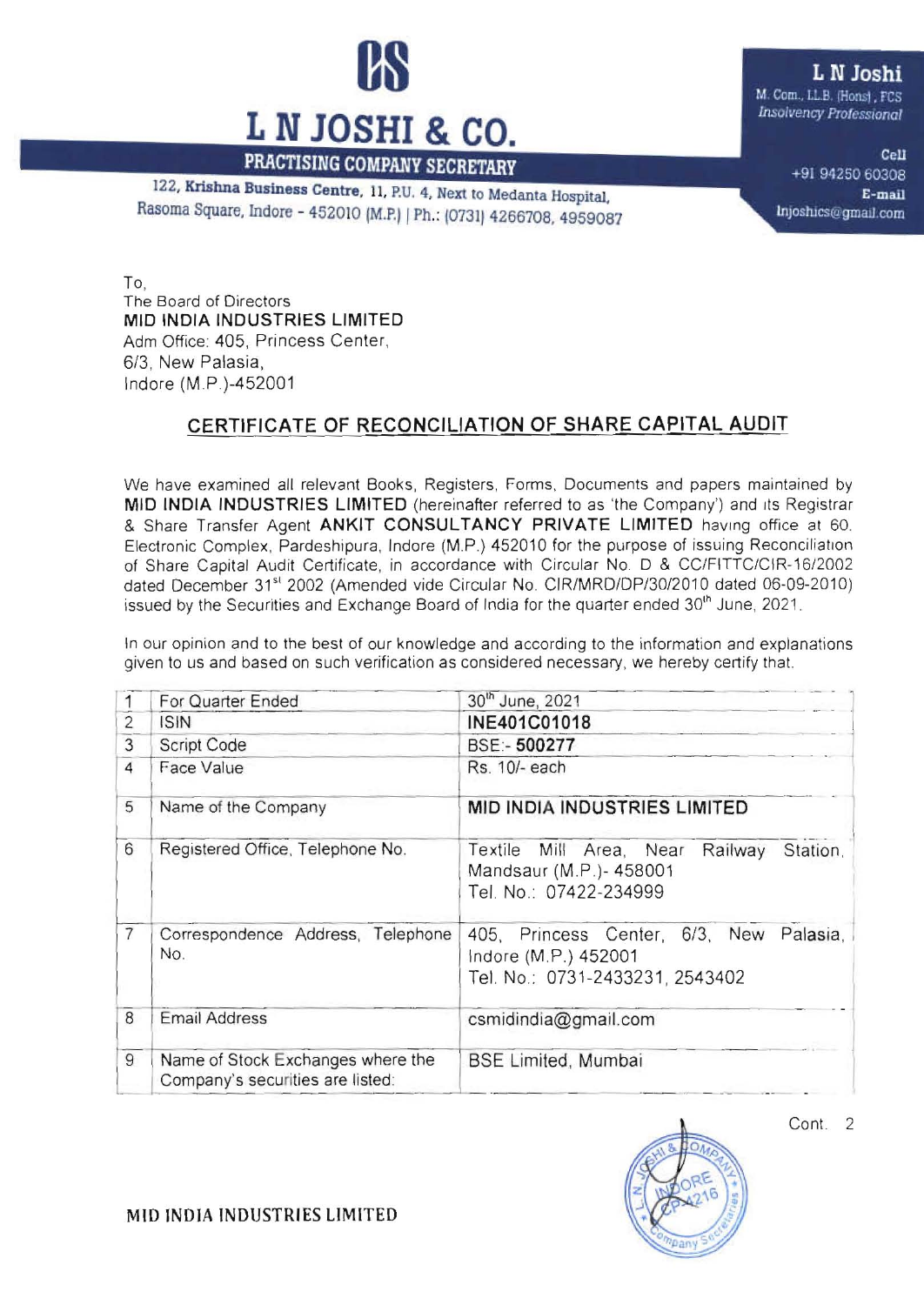| Issued Capital (in Rs.) |          | Number of Shares   % of Total Issued Capital |
|-------------------------|----------|----------------------------------------------|
| Rs. 16,30,00,000/-      | 16300000 | 100                                          |

|                 | Listed Capital (Exchange wise)<br>(As per Company's record) |          |        |  |  |
|-----------------|-------------------------------------------------------------|----------|--------|--|--|
|                 | Bombay Stock Exchange Ltd, Mumbai                           | 16300000 | 100    |  |  |
| 12 <sup>1</sup> | Held in dematerialized form in CDSL                         | 4895536  | 30.03% |  |  |
| 13              | Held in dematerialized form in NSDL                         | 5917894  | 36.31% |  |  |
| 14              | Physical*                                                   | 5486570  | 33.66% |  |  |
|                 | 15   Total No. of Shares (12+13+14)                         | 16300000 | 100%   |  |  |

| 16    | Reasons for difference if any, between<br>(10811)  | Nil | Nil |
|-------|----------------------------------------------------|-----|-----|
| (ii)  | Reasons for difference if any, between<br>(108.15) | Nil | Nıl |
| (iii) | Reasons for difference if any, between<br>(118.15) | Nil | Ni  |

17 There is no change in share capital during the quarter ended 30<sup>th</sup> June, 2021.

18 Register of Members is updated (yes/no) YES (maintained by R & STA) if not updated up to which date

19 Reference of previous quarter with regard to excess dematerialized shares, if any, N.A.

20. Has the Company resolved the matter mentioned in point No.19 above in the current quarter? If not reason why? N.A.

21 All the dematerialization requests received during the quarter ended 30<sup>th</sup> June, 2021 have been duly confirmed within 21 days.

22 As on the date of this certificate, there are no cases of demate request received during the quarter ended 30<sup>th</sup> June, 2021 pending for confirmation beyond 21 days.

23. Name, Telephone & Fax No. of the Compliance officer of the Company:

Mr Shailendra Agrawal (A25819) Company Secretary & Compliance Officer 405, Princess Center, 6/3, New Palasia, Indore (M.P.) 452001 Phone No: 0731-2433231, 2543402 E-Mail: [csmidindia@gmail.com](mailto:csmidindia@gmail.com)



Cont .. 3